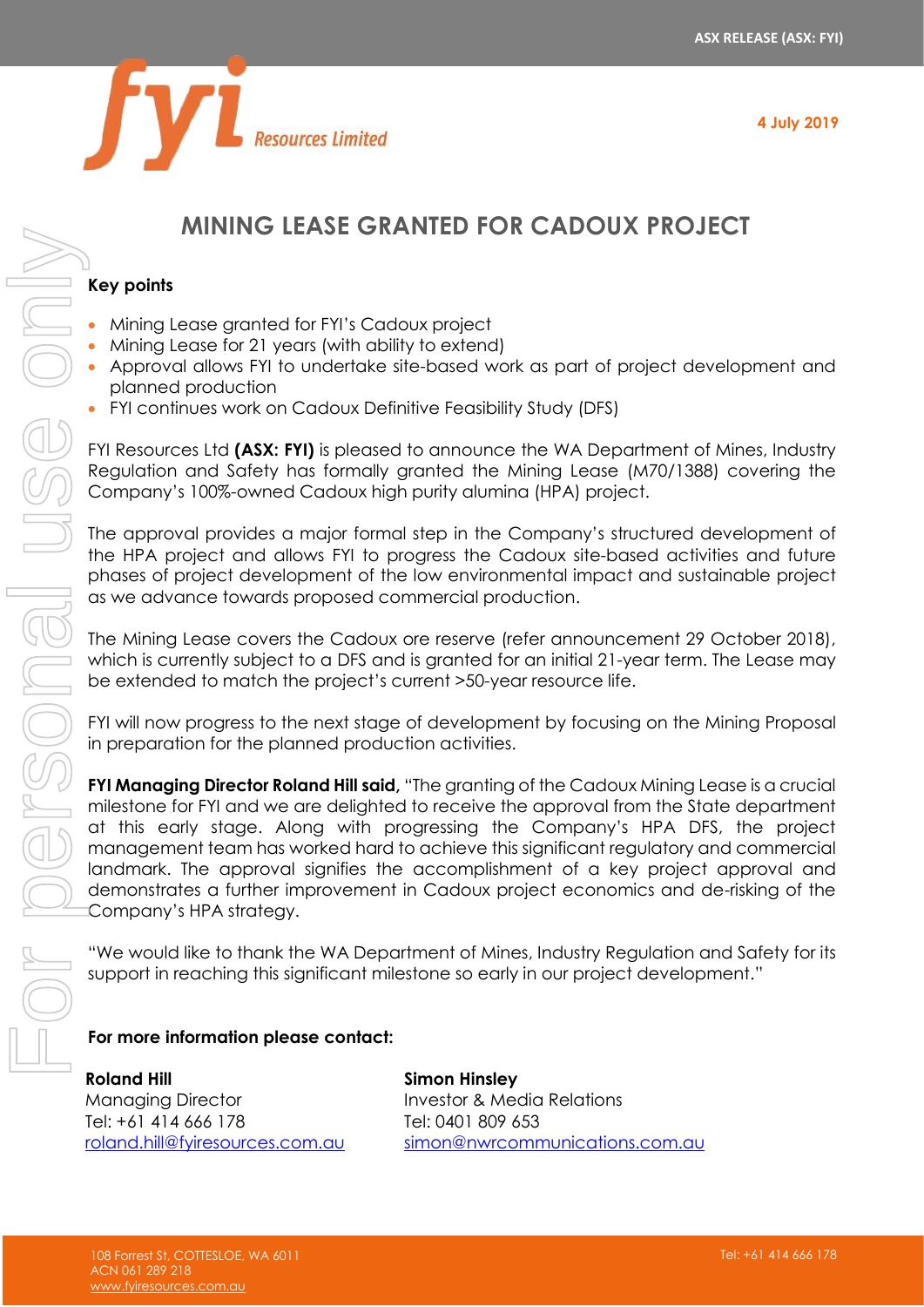

# **About FYI Resources Limited**

FYI's is positioning itself to be a significant producer of high purity alumina (4N or HPA) in a rapidly developing LED, electric vehicle, smartphone and television screen as well as other associated high-tech product markets. For personal use only

The foundation of the HPA strategy is the superior quality aluminous clay (kaolin) deposit at Cadoux and positive response that the feedstock has to the Company's moderate temperature, atmospheric pressure HCl flowsheet. The strategy's quality attributes combine resulting in world class HPA project potential.

FYI is progressing positively with its Definitive Feasibility Studies and pilot plant production studies supporting a planned production of 8,000 tonnes per year of 4N and 5N HPA.

# US\$6,467 **US\$506m** 46% **HPA CASH COST** AFTER-TAX NPV **AFTER-TAX IRR** 2.8Mt @ 24.4% AL2O3 **3.6 YEAR** 25 YEAR  $\Omega$ PAYBACK ORE RESERVE ESTIMATE MINE LIFE **US\$128m**  $\sim$ US\$91M US\$24,000 REALISTIC HPA PRICE **FREE OPERATING CASH** AVE, ANNUAL EBITDA **ASSUMPTION FLOW PER ANNUM** fvi

# **FYI Resources PFS Summary Results (September 2018)**

NSON<br>I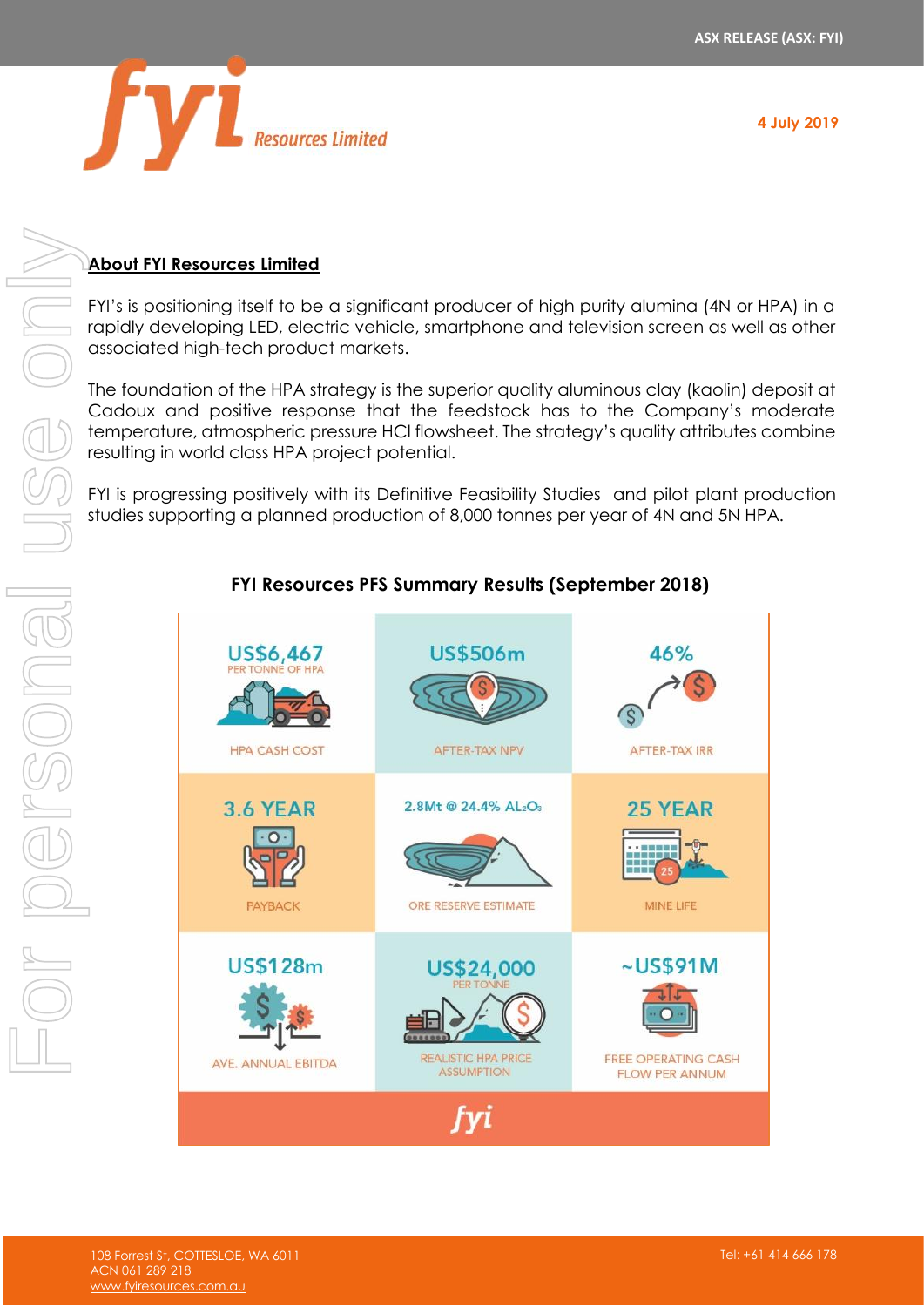

### **Competent Persons' Statements**

#### **Ore Reserves**

The information in this report that relates to Ore Reserves is based on information compiled by Mr. Steve Craig, who is a Fellow of the Australasian Institute of Mining and Metallurgy. Steve Craig is a full-time employee of Orelogy Consulting Pty Ltd and has sufficient experience relevant to the style of mineralisation and type of deposit under consideration and to the activity which they are undertaking to qualify as a Competent Person as defined in the 2012 Edition of the "Australasian Code for Reporting of Exploration Results, Mineral Resources and Ore Reserves". The information is extracted from the Ore Reserve announcement released 29 October 2018 and is available to view on the Company's website at [www.fyiresources.com.au](http://www.fyiresources.com.au/)

#### **Mineral Resources**

The information in this report that relates to Mineral Resources is based on information compiled by Mr Grant Louw, under the direction and supervision of Dr Andrew Scogings, who are both full-time employees of CSA Global. Dr Scogings is a Member of the Australasian Institute of Mining and Metallurgy and a Member of the Australian Institute of Geoscientists. He is a Registered Professional Geologist in Industrial Minerals. Dr Scogings has sufficient experience relevant to the style of mineralisation and type of deposit under consideration and to the activity which he is undertaking to qualify as Competent Person as defined in the 2012 Edition of the "Australasian Code for the Reporting of Exploration Results, Mineral Resources, and Ore Reserves". The information is extracted from the PFS announcement dated 25 September 2018 and is available to view on the Company's website at [www.fyiresources.com.au](http://www.fyiresources.com.au/) . Competent Persons: Statements<br>
The normalism the uncertainty of the uncertainty of the uncertainty of the uncertainty into the results of the results of the results of the results of the results of the results of the resu

#### **Metallurgy**

The information in this report that relates to metallurgy and metallurgical test work is based on information reviewed and compiled by Mr Daryl Evans, a Competent Person who is a Fellow of the Australian Institute of Mining and Metallurgy (AusIMM). Mr Evans is an employee of Independent Metallurgical Operations Pty Ltd, and is a contractor to FYI. Mr Evans has sufficient experience that is relevant to this style of processing and type of deposit under consideration, and to the activity that he has undertaken to qualify as a Competent Person as defined in the 2012 Edition of the "Australasian Code for the Reporting of Exploration Results, Mineral Resources and Ore Reserves". Announcements in respect to metallurgical results are available to view on the Company's website at [www.fyiresources.com.au](http://www.fyiresources.com.au/).

The Company confirms that it is not aware of any new information or data that materially affects the information included in the original market announcements and that all material assumptions and technical parameters underpinning the findings in the relevant market announcements continue to apply and have not materially changed and that all material assumptions and technical parameters underpinning the estimate in the relevant market announcement continue to apply and have not materially changed. The Company confirms that the form and context in which the Competent Person's findings are presented have not been materially modified from the original announcement.

#### **Cautionary Statement**

#### **Substance of PFS**

The PFS referred to in this announcement is a study of the potential viability of the Cadoux Project. It has been undertaken to understand the technical and economic viability of the Project.

The PFS is based on the material assumptions outlined in the PFS announcement released to ASX on 25 September 2018 and summarised in the Summary of Material Assumptions and Modifying Factors description and tables (appendix 2 and 3) attached to the PFS document. These include assumptions about the availability of funding. While the Company considers all of the material assumptions to be based on reasonable grounds, there is no certainty that they will prove to be correct or that the range of outcomes indicated by this PFS will be achieved.

To achieve the range of outcomes indicated in the PFS funding in the order of US\$197 million will likely be required. Investors should note that there is no certainty that the Company will be able to raise the amount of funding when needed. It is also possible that such funding may only be available on terms that may be dilutive to or otherwise affect the value of the Company's existing shares.

It is also possible that the Company could pursue other "*value realisation*" strategies such as a sale, partial sale or joint venture of the Project. If it does, this could materially reduce the Company's proportionate ownership of the Project.